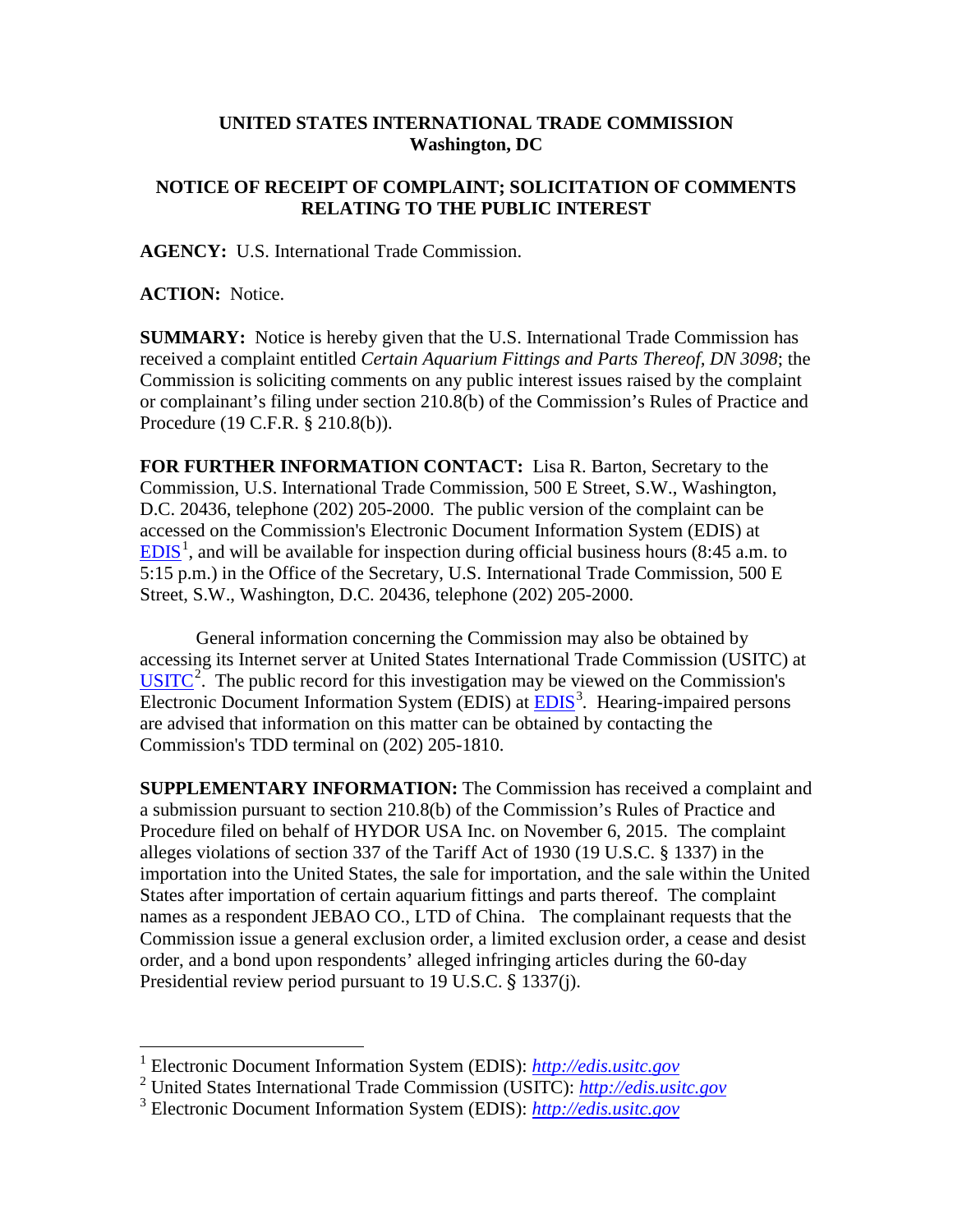Proposed respondents, other interested parties, and members of the public are invited to file comments, not to exceed five (5) pages in length, inclusive of attachments, on any public interest issues raised by the complaint or section 210.8(b) filing. Comments should address whether issuance of the relief specifically requested by the complainant in this investigation would affect the public health and welfare in the United States, competitive conditions in the United States economy, the production of like or directly competitive articles in the United States, or United States consumers.

In particular, the Commission is interested in comments that:

- (i) explain how the articles potentially subject to the requested remedial orders are used in the United States;
- (ii) identify any public health, safety, or welfare concerns in the United States relating to the requested remedial orders;
- (iii) identify like or directly competitive articles that complainant, its licensees, or third parties make in the United States which could replace the subject articles if they were to be excluded;
- (iv) indicate whether complainant, complainant's licensees, and/or third party suppliers have the capacity to replace the volume of articles potentially subject to the requested exclusion order and/or a cease and desist order within a commercially reasonable time; and
- (v) explain how the requested remedial orders would impact United States consumers.

Written submissions must be filed no later than by close of business, eight calendar days after the date of publication of this notice in the *Federal Register*. There will be further opportunities for comment on the public interest after the issuance of any final initial determination in this investigation.

Persons filing written submissions must file the original document electronically on or before the deadlines stated above and submit 8 true paper copies to the Office of the Secretary by noon the next day pursuant to section 210.4(f) of the Commission's Rules of Practice and Procedure (19 C.F.R. § 210.4(f)). Submissions should refer to the docket number ("Docket No. 3098") in a prominent place on the cover page and/or the first page. (*See* Handbook for [Electronic Filing Procedures](http://www.usitc.gov/secretary/fed_reg_notices/rules/handbook_on_electronic_filing.pdf), *Electronic Filing Procedures*<sup>[4](#page-1-0)</sup>). Persons with questions regarding filing should contact the Secretary (202-205-2000).

Any person desiring to submit a document to the Commission in confidence must request confidential treatment. All such requests should be directed to the Secretary to

 $\overline{a}$ 

<span id="page-1-0"></span><sup>4</sup> Handbook for Electronic Filing Procedures:

[http://www.usitc.gov/secretary/fed\\_reg\\_notices/rules/handbook\\_on\\_electronic\\_filing.pdf](http://www.usitc.gov/secretary/fed_reg_notices/rules/handbook_on_electronic_filing.pdf)